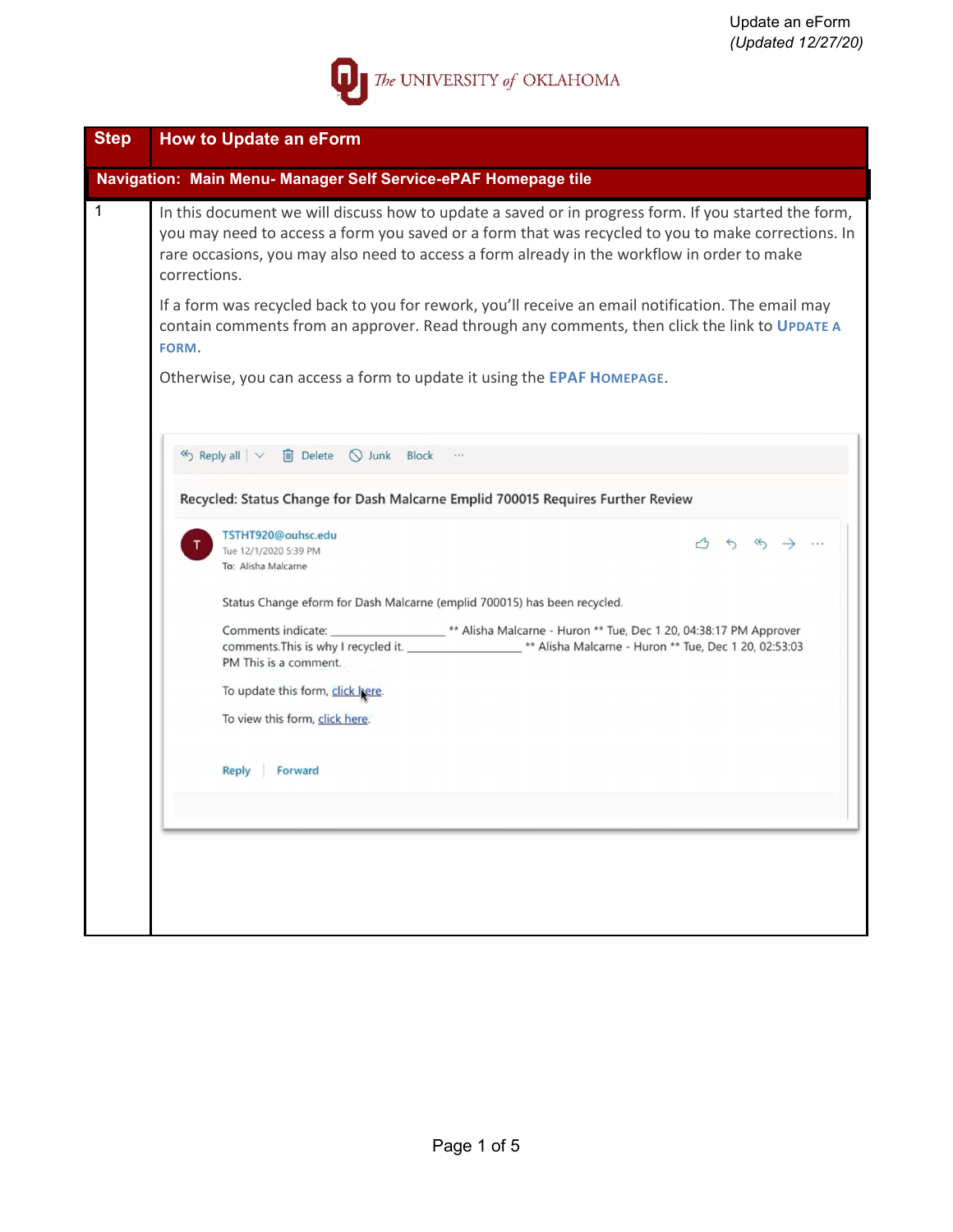## The UNIVERSITY of OKLAHOMA

| Click the EPAF HOMEPAGE tile to get                                                                                                                                                                                                                                                                                                                                                                                                                              |                                                                                                                                                                                                                                                                                                                                                                                          |
|------------------------------------------------------------------------------------------------------------------------------------------------------------------------------------------------------------------------------------------------------------------------------------------------------------------------------------------------------------------------------------------------------------------------------------------------------------------|------------------------------------------------------------------------------------------------------------------------------------------------------------------------------------------------------------------------------------------------------------------------------------------------------------------------------------------------------------------------------------------|
| started. When you reach the ePAF<br>Homepage, look for the Update an<br>ePAF task in the lower left sidebar.                                                                                                                                                                                                                                                                                                                                                     | ORACLE<br>▼ Manager Self Service<br>ePAF Homepage                                                                                                                                                                                                                                                                                                                                        |
| Click the UPDATE AN EPAF link to<br>search for Saved or In Progress forms.                                                                                                                                                                                                                                                                                                                                                                                       |                                                                                                                                                                                                                                                                                                                                                                                          |
| Usually, the Update an ePAF form link<br>is used by a form submitter when<br>they need to add or correct<br>information submitted on a form or<br>when accessing a form which was<br>saved for later.<br>A saved form was started by the form submitter,<br>but not submitted. The Update link allows users to<br>access saved forms.<br>A form In Progress may be partially approved by<br>one or more form approvers or may be recycled by<br>a form approver. | < Manager Self Service<br>tart a Personnel Action Form<br>Wel<br>Search for<br>Name or Emplid<br>Person<br>To be<br>1. Se<br>Just<br>Search In<br>2. Or<br>actio<br>Search<br>Clear<br>3. Th<br>ct on Personnel Action Form<br>ePAF Introduction<br>Ш<br>Pre-Authorization to Hire<br>Hire New - From Pre-Auth<br>Hire New Person - no Pre-Auth<br>Evaluate an ePAF<br>Update an ePAF Im |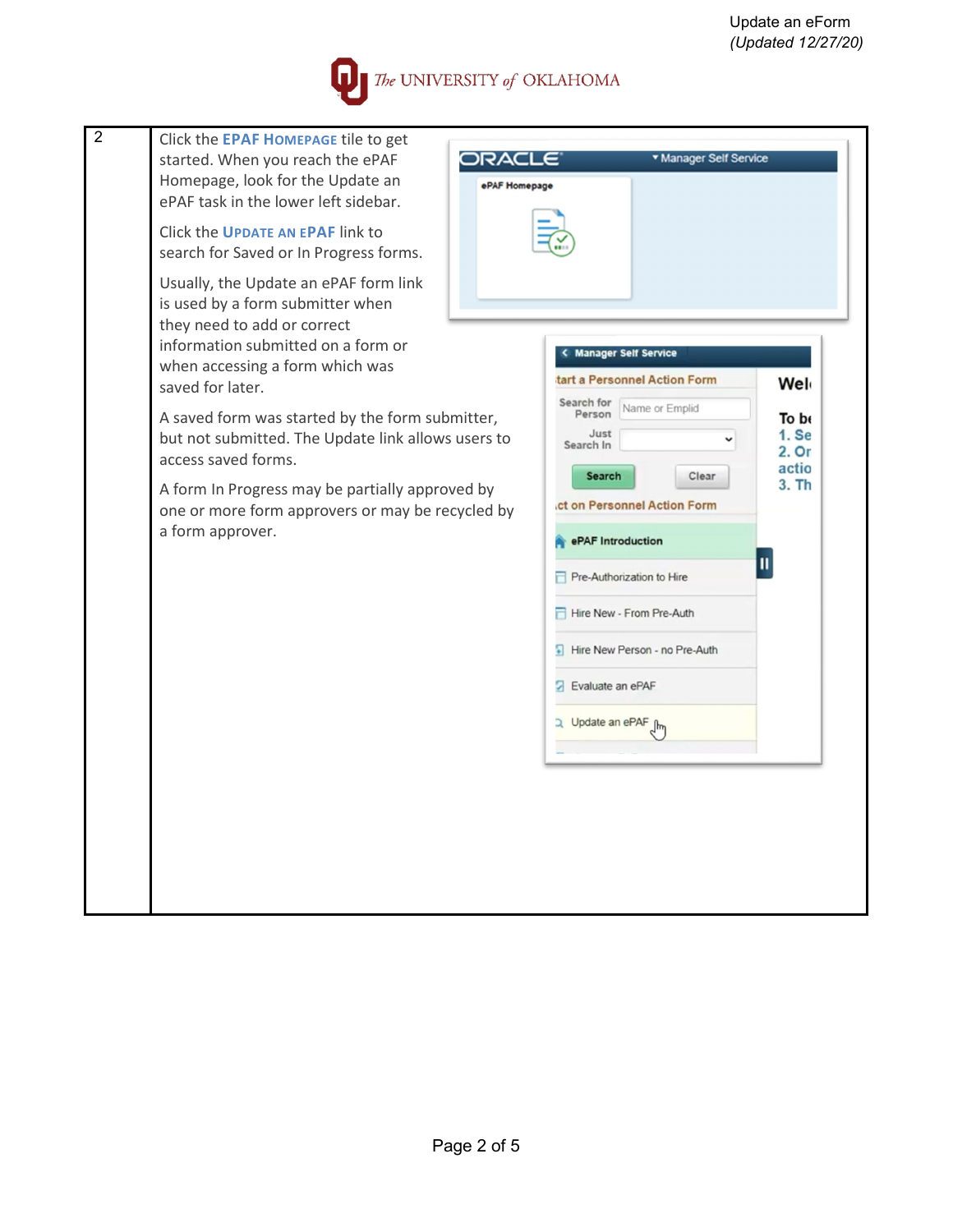

| Click SEARCH to display your search results.                                                                                                                                                                                                                                                                                                                                                                                                                                                                                                                                                           |                        | for a Job Change form for a specific Empl ID or Name. |              |               |                                |                   |                    |                         |
|--------------------------------------------------------------------------------------------------------------------------------------------------------------------------------------------------------------------------------------------------------------------------------------------------------------------------------------------------------------------------------------------------------------------------------------------------------------------------------------------------------------------------------------------------------------------------------------------------------|------------------------|-------------------------------------------------------|--------------|---------------|--------------------------------|-------------------|--------------------|-------------------------|
| < Manager Self Service                                                                                                                                                                                                                                                                                                                                                                                                                                                                                                                                                                                 |                        | ePAF - Fluid                                          |              |               |                                | 'n                |                    | $\boldsymbol{\Theta}$   |
| tart a Personnel Action Form                                                                                                                                                                                                                                                                                                                                                                                                                                                                                                                                                                           | Search by:             |                                                       |              |               |                                |                   |                    |                         |
| Search for<br>Name or Emplid<br>Person                                                                                                                                                                                                                                                                                                                                                                                                                                                                                                                                                                 | Form ID                | Begins With                                           |              |               |                                |                   |                    |                         |
| Just<br>Search In                                                                                                                                                                                                                                                                                                                                                                                                                                                                                                                                                                                      | Form Type              | Begins With                                           | v            | <b>JOBCHG</b> |                                |                   |                    | Q                       |
| <b>Search</b><br>Clear                                                                                                                                                                                                                                                                                                                                                                                                                                                                                                                                                                                 | Form Status            |                                                       |              |               |                                |                   |                    | $\check{ }$             |
| ct on Personnel Action Form                                                                                                                                                                                                                                                                                                                                                                                                                                                                                                                                                                            |                        | is Equal To                                           |              |               |                                |                   |                    |                         |
| ePAF Introduction                                                                                                                                                                                                                                                                                                                                                                                                                                                                                                                                                                                      | <b>Position Number</b> | Begins With                                           | v            |               |                                |                   |                    |                         |
|                                                                                                                                                                                                                                                                                                                                                                                                                                                                                                                                                                                                        | Empl ID                | Begins With                                           | v            |               |                                |                   |                    |                         |
| Pre-Authorization to Hire                                                                                                                                                                                                                                                                                                                                                                                                                                                                                                                                                                              | <b>Empl Record</b>     | is Equal To                                           | v            |               |                                |                   |                    |                         |
| Hire New - From Pre-Auth                                                                                                                                                                                                                                                                                                                                                                                                                                                                                                                                                                               | <b>First Name</b>      | Begins With                                           | $\check{~}$  |               |                                |                   |                    |                         |
| Hire New Person - no Pre-Auth                                                                                                                                                                                                                                                                                                                                                                                                                                                                                                                                                                          |                        |                                                       |              |               |                                |                   |                    |                         |
| <b>Evaluate an ePAF</b>                                                                                                                                                                                                                                                                                                                                                                                                                                                                                                                                                                                | Last Name              | Begins With                                           | v            | Potter        |                                |                   |                    |                         |
|                                                                                                                                                                                                                                                                                                                                                                                                                                                                                                                                                                                                        |                        |                                                       |              |               |                                |                   |                    |                         |
| Update an ePAF                                                                                                                                                                                                                                                                                                                                                                                                                                                                                                                                                                                         | Search<br>Clear        |                                                       |              |               |                                |                   |                    |                         |
|                                                                                                                                                                                                                                                                                                                                                                                                                                                                                                                                                                                                        |                        |                                                       |              |               |                                |                   |                    |                         |
| Search results will appear in a grid at the bottom of the page. Note: When accessing forms from the<br>Update link, you will only see forms that are saved by you or in progress.<br>Click on any column heading to sort that column. For example, click the Last Name column heading<br>to sort your forms alphabetically.<br>Click any result to access and update the form.<br>Note: If your search returns a single result, you'll skip the result list and go directly into the form.<br>< Manager Self Service<br>tart a Personnel Action Form<br>Search for<br>Name or Emplid<br>Person<br>Just | <b>Search</b>          | ePAF - Fluid<br>Clear                                 |              |               |                                |                   |                    |                         |
| Search In<br>Clear<br>Search                                                                                                                                                                                                                                                                                                                                                                                                                                                                                                                                                                           | v<br>Form<br>ID        | Form<br>Form<br><b>Status</b><br>Type $\diamond$<br>் | Empl<br>ID © | Empl<br>€     | Position<br>Record Number<br>٥ | <b>Department</b> | First<br>Name<br>٥ | Last<br>Name<br>$\circ$ |
| <b>ct on Personnel Action Form</b>                                                                                                                                                                                                                                                                                                                                                                                                                                                                                                                                                                     |                        | 1 105658 JOBCHG Pending 700005 0                      |              |               | 59000711 PRV401                |                   | Lilly              | Potter 2020-08-25       |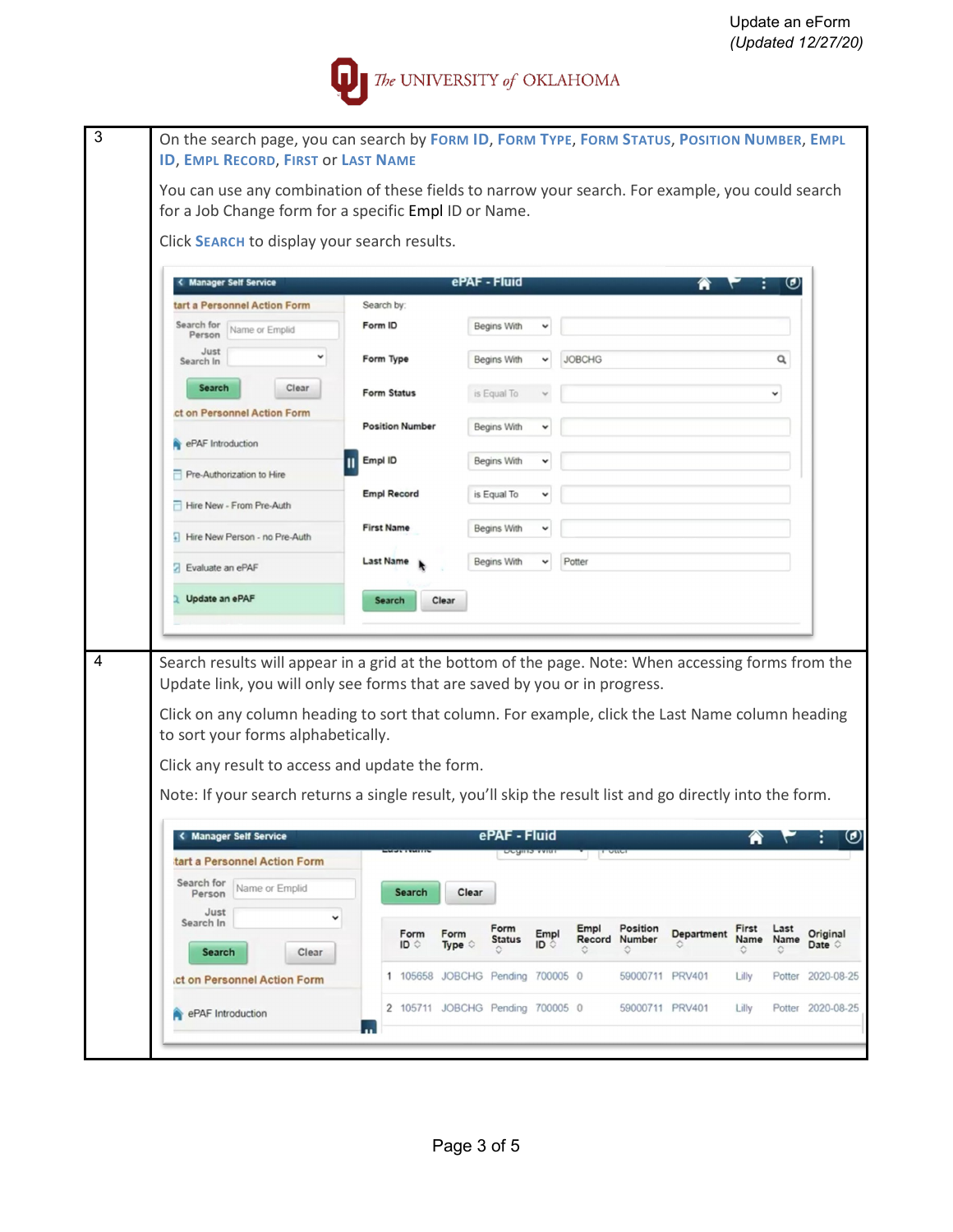

| 5 | Use the navigation buttons to move through the pages of the form to find the information you need<br>to add or correct.                                                                               |  |  |  |  |  |  |  |  |  |
|---|-------------------------------------------------------------------------------------------------------------------------------------------------------------------------------------------------------|--|--|--|--|--|--|--|--|--|
|   | Make any necessary updates.                                                                                                                                                                           |  |  |  |  |  |  |  |  |  |
|   | You may see user comments on the last page of the form. When updating a partially approved form,<br>it's a good idea to enter a comment to describe the changes you made.                             |  |  |  |  |  |  |  |  |  |
| 6 | When you reach the last page of the form, scroll to the bottom of the page to find the Form Action<br>buttons.                                                                                        |  |  |  |  |  |  |  |  |  |
|   | Comment.<br>Use the <b>SAVE</b> button for un-submitted<br>forms, when additional time is needed<br>to complete the form.                                                                             |  |  |  |  |  |  |  |  |  |
|   | <b>Previous</b><br>Withdraw<br><b>Submit</b><br>Save<br>Use the <b>SUBMIT</b> button to submit a<br>saved form to the approval workflow.                                                              |  |  |  |  |  |  |  |  |  |
|   | Use the RESUBMIT button to submit changes for a partially approved form.                                                                                                                              |  |  |  |  |  |  |  |  |  |
|   | Use the WITHDRAW button to pull a form out of the workflow and stop processing permanently.                                                                                                           |  |  |  |  |  |  |  |  |  |
|   | Note: When a form is partially approved or recycled, the resubmit button will route the form to the<br>first approver in the workflow, even if they had already approved a previous version.          |  |  |  |  |  |  |  |  |  |
| 7 | After Updating a form, you will be re-directed to a Results page.<br>On the Results page, you can review the current status of the approval workflow, as well as review<br>all previous form actions. |  |  |  |  |  |  |  |  |  |
|   | B<br><b>View Approval Route</b><br><b>Transaction / Signature Log</b><br>2 rows                                                                                                                       |  |  |  |  |  |  |  |  |  |
|   | <b>Current Date Time</b><br><b>Description</b><br><b>Form Action</b><br><b>Time Elapsed</b><br><b>Step Title</b><br>User ID                                                                           |  |  |  |  |  |  |  |  |  |
|   | 1 09/04/2020 4:42:32PM<br>Kristen Tutera<br>Submit<br>Initiated<br>tute0001                                                                                                                           |  |  |  |  |  |  |  |  |  |
|   | 2 12/02/2020 2:20:49PM<br>Resubmitted<br>malc0003<br>Alisha Malcarne - Huron<br>Resubmit<br>88 days 21 hours 38 minutes                                                                               |  |  |  |  |  |  |  |  |  |
|   |                                                                                                                                                                                                       |  |  |  |  |  |  |  |  |  |
|   | Click the VIEW APPROVAL ROUTE button to open a window showing the current status of the approval<br>workflow.                                                                                         |  |  |  |  |  |  |  |  |  |
|   | The approval workflow will not appear on un-submitted, saved forms.                                                                                                                                   |  |  |  |  |  |  |  |  |  |
|   | For submitted or re-submitted forms, the first approver will show in Pending status.                                                                                                                  |  |  |  |  |  |  |  |  |  |
|   |                                                                                                                                                                                                       |  |  |  |  |  |  |  |  |  |